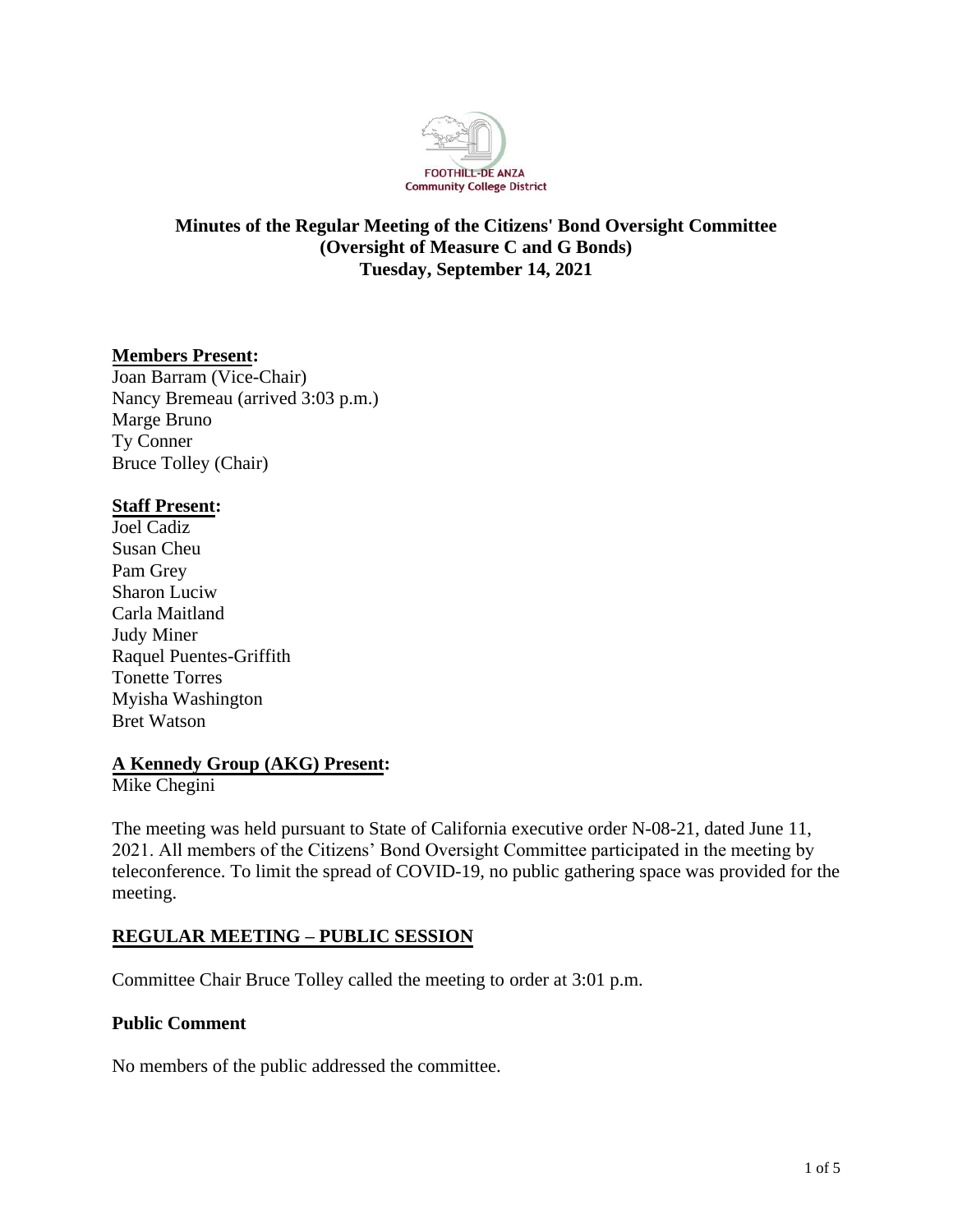### **Approval of Minutes for June 1, 2021**

Action: Approved the draft minutes of the June 1, 2021, Regular Meeting of the Citizens' Bond Oversight Committee meeting (Oversight of Measures C and G Bonds).

Motion by Marge Bruno, second by Joan Barram. Final Resolution: Motion carries Aye: Joan Barram, Marge Bruno, Ty Conner, Bruce Tolley Absent for the vote: Nancy Bremeau

### **COMMITTEE BUSINESS**

### **1. Correspondence Received by Members**

No correspondence was reported.

### **2. Committee Membership Update**

Vice Chancellor Cheu stated the Business Services Office is currently recruiting a Student Representative to fulfill the vacancy on the Citizens' Bond Oversight Committee and hopes to have the seat filled by the December 7, 2021 meeting date.

### **3. Nominate and select committee Chair and Co-Chair for the 2021-22 Citizens' Bond Oversight Committee**

Vice Chancellor Cheu stated per the Independent Citizens' Bond Oversight Committee Amended and Restated Bylaws the committee's Chair and Vice-Chair serve in such capacities for a term of one (1) year and can be reelected by vote of a majority of the Committee to serve within those same capacities.

Action: Marge Bruno nominated Bruce Tolley as Chair of the Citizens' Bond Oversight Committee (Oversight of Measure C and G Bonds)

Motion by Marge Bruno, second by Joan Barram. Final Resolution: Motion carries Aye: Joan Barram, Nancy Bremeau, Marge Bruno, Ty Conner Abstain: Bruce Tolley

Action: Marge Bruno nominated Joan Barram as Vice-Chair of the Citizens' Bond Oversight Committee (Oversight of Measure C and G Bonds)

Motion by Marge Bruno, second by Ty Conner. Final Resolution: Motion carries Aye: Joan Barram, Nancy Bremeau, Marge Bruno, Ty Conner, Bruce Tolley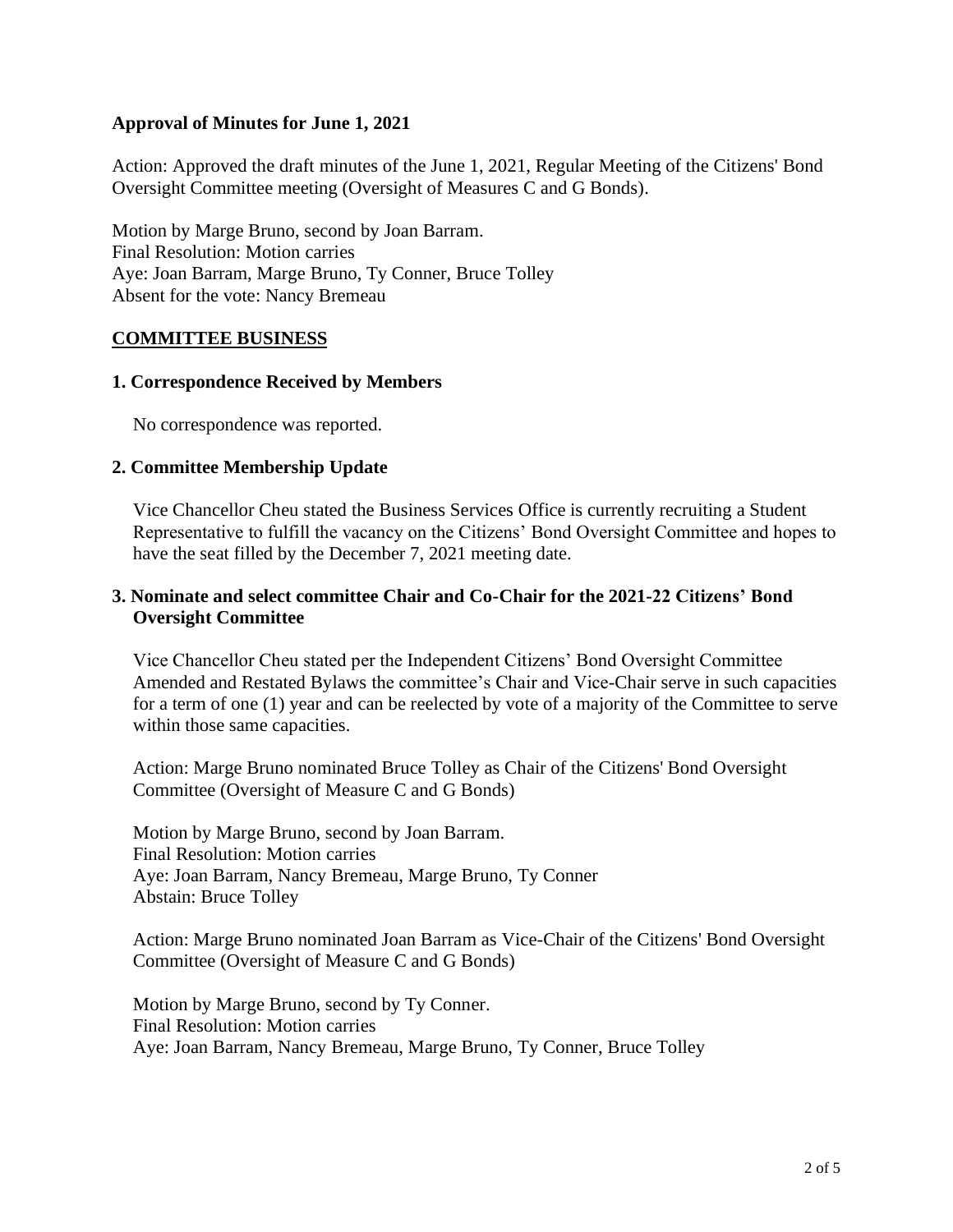### **4. Nomination of Annual Report Working Group**

The committee agreed to bring the Draft Annual Report to the December 7 Regular meeting of the Citizens' Bond Oversight Committee (Oversight of Measure C and G Bonds). The committee also agreed that if for some reason the report needed more edits, there would be an opportunity to bring the report back to the committee for an additional review, prior to being presented at the Board of Trustees meeting for approval/acceptance. This gives the committee an opportunity to hold a Special Meeting of the Citizens' Bond Oversight Committee in late January or early February 2022 to review the Draft Annual Report once again.

The committee may plan to take the CBOC Annual Report to the Monday, January  $10<sup>th</sup>$ meeting or the February 14<sup>th</sup> Board meeting at the latest.

Action: Joan Barram nominated both Bruce Tolley and Ty Conner as members of the ad hoc committee tasked with the development of the 2020-21 Annual Report along with Mike Chegini from A Kennedy Group (AKG) to provide technical assistance along with staff members.

Motion by Joan Barram, second by Marge Bruno. Final Resolution: Motion carries Aye: Joan Barram, Nancy Bremeau, Marge Bruno, Ty Conner, Bruce Tolley

### **MEASURE G REPORTS**

### **5. Measure G General Obligation Bond Program Planning Update**

Vice Chancellor Cheu provided an update to the committee regarding the Measure G Obligation Bond activity. She stated that Gilbane Building Company was awarded as the Program Management (PM)/Construction Management (CM) services in support of the bond through a bid process (RFP No. 1864) by the Board at the [August 2 Board meeting.](http://go.boarddocs.com/ca/fhda/Board.nsf/goto?open&id=C56TEE770013)

At the [September 13 Board meeting](http://go.boarddocs.com/ca/fhda/Board.nsf/goto?open&id=C6FRZT7078BE) the board approved the first Service Order No. PM-01, which describes and details the Program Management Services relating to the Master Agreement between Gilbane Company and Foothill-De Anza Community College District. Vice Chancellor Cheu described the Program Management component as the beginning of scheduling and timelines will be developed describing when projects will go to various entities such as, Division of the State Architect (DSA) review, the Architect for design, and anticipated construction will commence, etc.

Vice Chancellor Cheu announced that the Request for Proposals (RFPs) is currently out on PlanetBids for the Programming Architect for the De Anza Event Center project. She stated that Raquel Puentes-Griffith the Executive Director, Fiscal Services is working on the Chart of Accounts and Project Charters.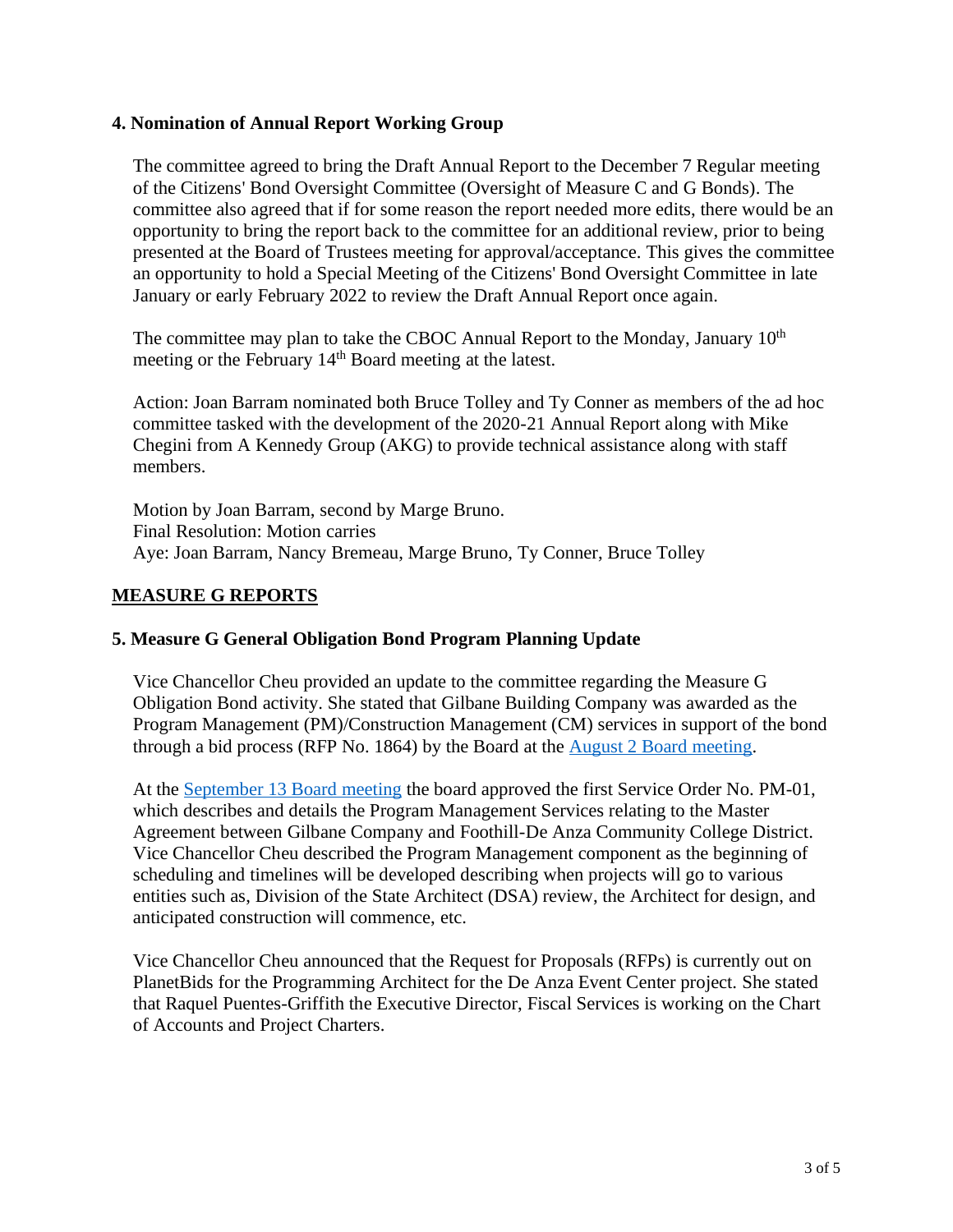## **6. Measure G Project Updates**

Joel Cadiz, the Executive Director of Facilities and Operations provided project updates to the committee for the following three Measure G Projects:

- Structural Upgrade of the Griffin House (DW-003)
- Renovation of the Carriage House (DW-004) Renovation
- De Anza Event Center site, the Creative Arts Quad Replacement, and the revamped Mary Avenue Entrance Gateway (DW-001, DA-005)

## **7. Projects Financial Update**

Vice Chancellor Cheu described the majority of Measure G work in Quarter 4 of fiscal year 2020-21 occurred within the following five projects as the Inaugural Issuance of Measure G funds occurred on April 21, 2021:

- Program Overhead (Project 503)
- Refinancing the Flint Center Parking Garage (Project 505)
- Relocate Utilities DA Event Center (Project 508)
- Cost of Issuance (Project 597)
- Griffin House Renovations (Project DW-003)
- Unallocated Interest Earnings

### **8. Bond List Revisions**

Raquel Puentes-Griffith, the Executive Director of Fiscal Services explained the new structured format for all Measure G bond list revisions.

She described the three bond list revision categories as follows:

- **Substantive** Establishes a new project, changes an existing project budget by \$250,000 or more and/or changes a scope significantly; cancels a Board-approved project. These changes require advanced action for Board approval. Changes are processed in the financial system and reflected in financial reports after Board approval.
- **Non-Substantive** Changes an existing project budget by less than \$250,000 and/or changes scope in minor manner. These changes require advanced action for Board approval. Changes are processed in the financial system and reflected in financial reports after Board approval.
- **Technical** Changes that are routine or administrative in nature and necessary for accurate and timely reporting. These changes will be submitted to the Board for approval by ratification after they are processed in the financial system and reflected in financial reports.